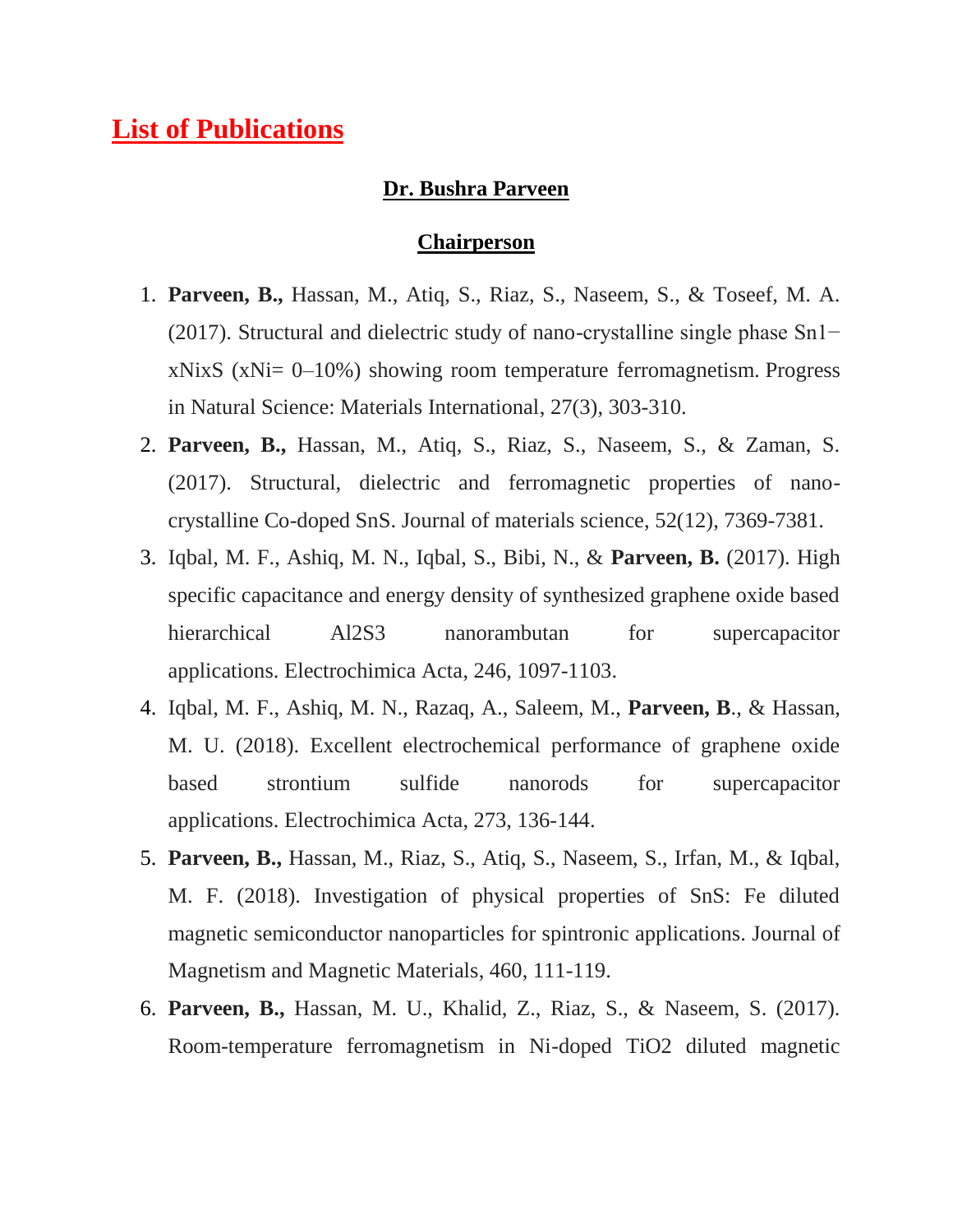semiconductor thin films. Journal of applied research and technology, 15(2), 132-139.

- 7. Parveen, B., Atiq, S., Ali, G., Iqbal, M. F., Safeer, A., & He, L. (2021). Dielectric and impedance spectroscopic analysis of Sn1-xZrxO2 ferromagnetically-like behavior semiconductors. *Journal of Magnetism and Magnetic Materials*, 168227.
- 8. Kamran, M., **Parveen, B.,** Naqvi, S., R., Ud din, A., Ikram, Usman, M., Kun, H., S. Observation of controlled vortices with periodic defects of current applied superconductors. Applied Nanoscience, accepted
- 9. Safeer, A., Azam, L. A., Bashir, D., Khan, S., **Parveen, B**., & Ahmad, N. (2020). Effect of Mn (12 at%) Substitution on Magnetic Anisotropy and Magnetization Reversal of Equiatomic FeCo Alloy Nanorod Arrays. Physica B: Condensed Matter, 412138.
- 10.Mahmood, W., Awan, S. U., Ud Din, A., Ali, J., Nasir, M. F., Ali, N., **Parveen, B.**, & Abbas Shah, N. (2019). Pronounced Impact of p-Type Carriers and Reduction of Bandgap in Semiconducting ZnTe Thin Films by Cu Doping for Intermediate Buffer Layer in Heterojunction Solar Cells. Materials, 12(8), 135

#### **Dr. Muhammad Hafeez**

#### **Associate Professor**

1. **M. Hafeez**, A. S. Saleemi, S. U. Rehman, M. Adrees, S. Mehmood, I. A. Mir and L. Zhu, CVD growth of layered Cr2O3 hexagonal Flakes for optoelectronic applications. Applied surface Science, 2021, 536, 147713. (I.F. 6.18).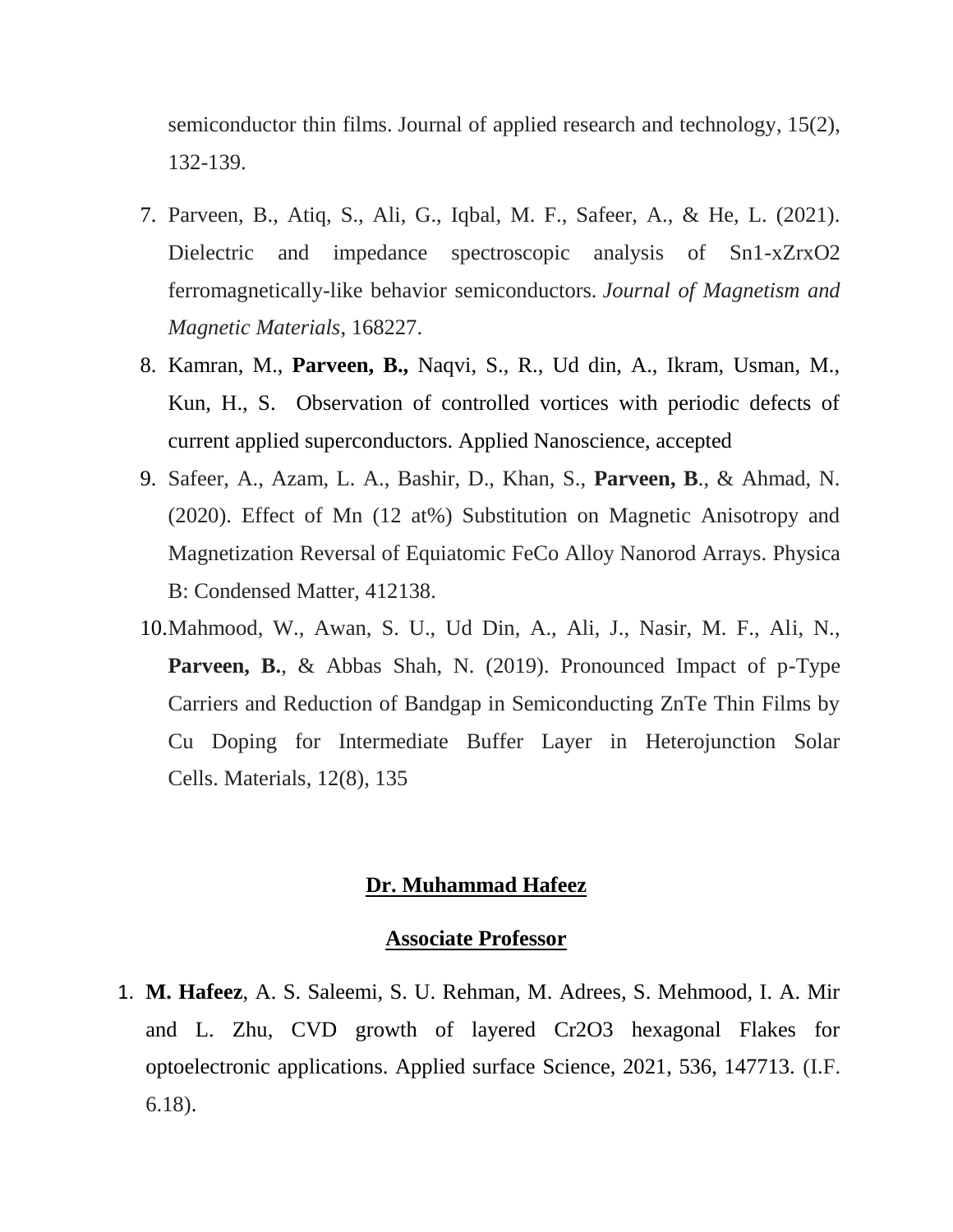- 2. [M. Adrees](https://www.sciencedirect.com/science/article/pii/S0147651320314640#!) [Z. S. Khan](https://www.sciencedirect.com/science/article/pii/S0147651320314640#!) **M. Hafeez**, [M. Rizwan, K. Hussain, M. A. Mohammed,](https://www.sciencedirect.com/science/article/pii/S0147651320314640#!)  [N. Alyemeni, L. Wijaya,](https://www.sciencedirect.com/science/article/pii/S0147651320314640#!) [S. Ali](https://www.sciencedirect.com/science/article/pii/S0147651320314640#!) "Foliar exposure of zinc oxide nanoparticles improved the growth of wheat (*Triticum aestivum* L.) and decreased cadmium concentration in grains under simultaneous Cd and water deficient stress" [Ecotoxicology and Environmental Safety,](https://www.sciencedirect.com/journal/ecotoxicology-and-environmental-safety) [208,](https://www.sciencedirect.com/science/journal/01476513/208/supp/C) 2021, 111627.
- 3. S. U. Rehman, A. Samad, M. Saeed, B. Amin, **M. Hafeez,** I. A. Mir, L. Zhu. "Computational insight of ZrS2/graphene heterobilayer as an efficient anode material" Applied surface Science, 551, 2021, 149304
- 4. **M. Hafeez**, B. A. Al-Asbahi, M. H. Hj Jumali, M. Yahaya, F. Inam, M. F. Bhopal, A. S. Bhatti, Critical role of defect states on visible luminescence from ZnS nanostructures doped with Au, Mn and Ga, Materials Science in Semiconductor Processing, 2020, 117, 105193. (I.F. 3.08)
- 5. A. S. Saleemi, **M. Hafeez**, A. Munawar, N. Akhtar, W. Abbas, M. E. Mazhar, Z. Shafiq, A. P. Davis and S.L. Lee, Synthesis and Sensing Efficiency of Bioinspired CN Wrapped ZnFe2O4 Microspheres- Ionic Liquid Composite Towards Ultra-High Sensitivity Arsenic(III) Monitoring of Ground Drinking Water, Journal of Materials Chemistry C, 2020,(I.F. 7.06)
- 6. S. U. Rehman, B. Amin, **M. Hafeez**, I. A. Mir, L. Zhu, "Realization of Noble Heterobilayers with Enhanced Optoelectronic Properties, Applied Surface Science, 2020, 505, 144530. (I.F. 6.18).
- 7. M. Saeed, W. Uddin, A. S. Saleemi, **M. Hafeez**, M. Kamil, R. Ullah, S. U. Rehman, L. Zhu "Optoelectronic Properties of MoS2-ReS2 and ReS2-MoS2 Heterostructures" Physica B; Condensed Matter, 2020, 577, 411809. (I.F. 1.90).
- 8. M. Adrees, Z. S. Khan, S. Ali, **M. Hafeez**, S. Khalid, M. Z. U Rehman, A. Hussain, K. Hussain, S. Ali, S. Chatha M. Rizwan, "Simultaneous mitigation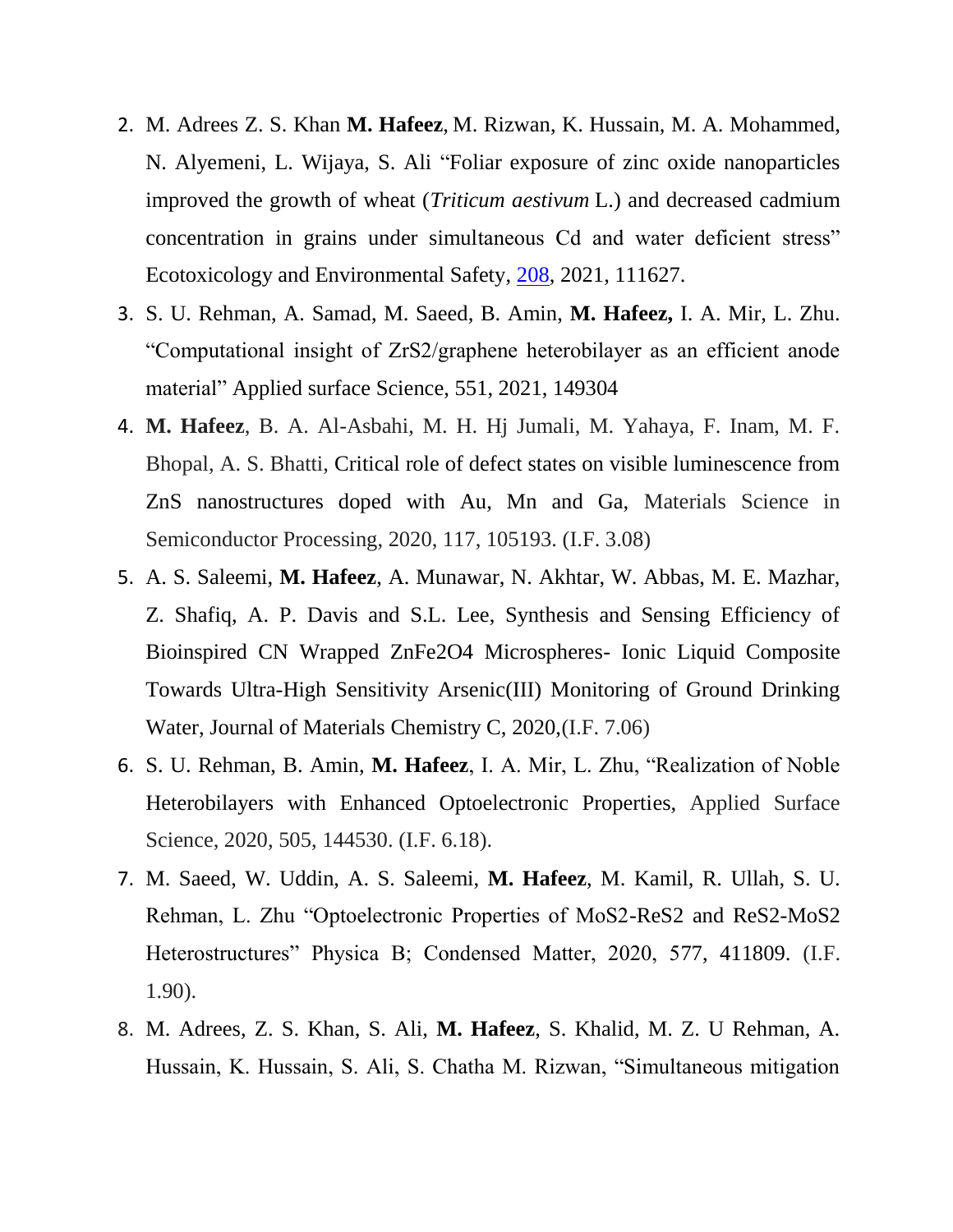of cadmium and drought stress in wheat by soil application of iron nanoparticles" Chemosphere, 2020, 238, 124681. (I.F. 5.78).

- 9. Z. S. Khan, M. Rizwan, **M. Hafeez,** S. Ali, M. Adrees, M. F. Qayyum, S. Khalid, M. Z. U. Rehman, M. A. Sarwar, Effects of silicon nanoparticles on growth and physiology of wheat in cadmium contaminated soil under different soil moisture levels, Environmental Science and Pollution Research, 2020, 27, 4958. (I.F. 3.06)
- 10.**M. Hafeez**, S. U. Rehman, A. S. Saleemi, M. Saeed, L. Zhu:"Role of substrate interface energy in the synthesis of high quality uniform layered ReS2" Applied Surface Science, 2019, 493, 1215. (I.F: 6.18).
- 11.S. U. Rehman, **M. Hafeez**, W. Uddin, S. A. Khan, Q. Lu, L. Wei, M. Saeed, M. Sohail, A. S. Saleemi, S. Kumar, L. Zhu "Orientation dependent electronic and optical properties of ZnS nanowires and ZnS-Si core shell nanowires" Applied Surface Science, 2019, 486, 539. (I.F: 6.18).
- 12.Z. S. Khan, M. Rizwan, **M. Hafeez**, S. Ali, M. R. Javed, M. Adrees, "The accumulation of cadmium in wheat (Triticum aestivum) as influenced by zinc oxide nanoparticles and soil moisture conditions". Environmental Sci. & Pollution Research, 2019, 26, 19859(I.F. 3.06).
- 13.I. A Mir, M. A Bhat, Z. Muhammad, S. U. Rehman, **M. Hafeez**, Q. Khan, L. Zhu, "Differential and comparative sensing modes of AIS and AIS@ ZnS coreshell quantum dots towards bioanalytes."Journal of Alloys and Compounds, 2019, 811, 151688. (I.F: 4.65).
- 14.**M. Hafeez**, L. Gan, A. S. Bhatti, T. Y. Zhai, Rhenium dichalcogenides (ReX2, X=S or Se): an emerging class of TMD family, Material Chemistry Frontiers, 2017, 1, 1917-1932. (I.F: 6.79).
- 15.**M. Hafeez**, L. Gan, H. Q. Li, Y. Ma, T. Y. Zhai, "Chemical Vapor Deposition of Ultrathin Hexagonal ReSe2 Flakes for Anisotropic Raman Property and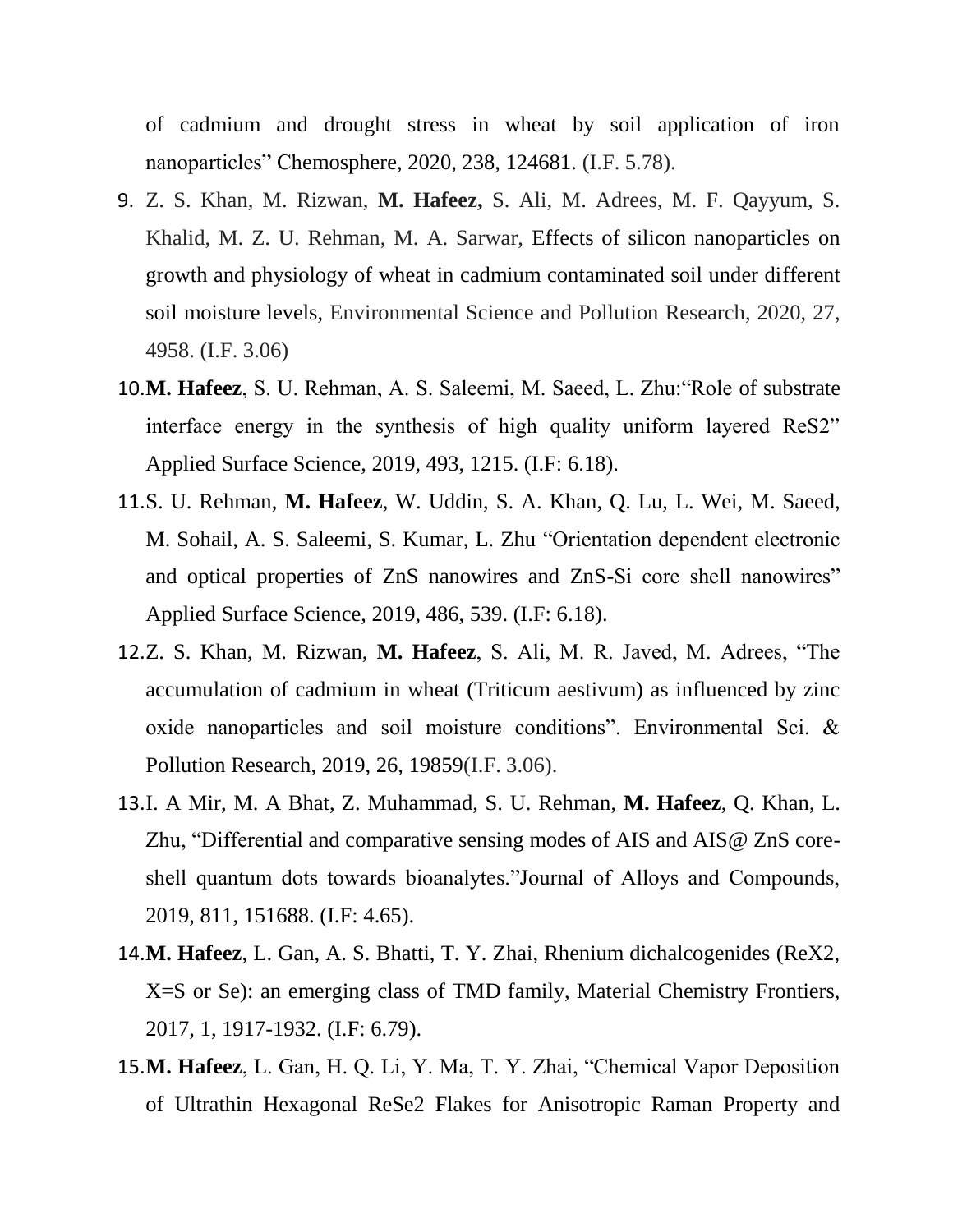Optoelectronic Application" Advanced Materials 2016, 28, 8296–8301. (I.F: 27.40).

- 16.**M. Hafeez**, L. Gan, H. Q. Li, Y. Ma, T. Y. Zhai, "High Quality Large-area Bilayer ReS2 Film/Multilayer ReS2 Flakes Synthesized by Chemical Vapor Deposition for High Performance Photodetector" Advanced Functional Materials 2016, 26, 4551-4560.(I.F: 16.84).
- 17.Q. Zhang, C. Wei, X. Li, **M. Hafeez**, L. Gan, H. Q. Li, X. L. Wei, Y. S. Zhao, Y. Ma, T. Y. Zhai, Polar Surface Driven Growth of ZnS Microsprings with Novel Optoelectronic Properties, NPG Asia Material 2015, 7, e213; (I.F: 8.13).
- 18.U. Nosheen, M. A. Shehzad, S. Rehman, **M. Hafeez**, M. A. Khan, U. Manzoor and A. S. Bhatti, "The pronounced role of impurity phases in the optical properties of Mn catalyzed ZnS nanostructures." AIP Advances, 2015, 5, 097115. (I.F: 1.33).
- 19.M. Ramzan, A.M. Rana, E. Ahmed, M. F. Wasiq, A.S. Bhatti, **M. Hafeez**, A. Ali, M. Y. Nadeem. "Optical characterization of hafnium oxide thin films for heat mirrors" Materials Science in Semiconductor Processing 2015, 32, 22-30. (I.F: 3.08).
- 20.J. Mujtaba, U. Manzoor, S. Zia, **M. Hafeez**, A. S. Bhatti. "Piezoelectric, Piezophototronic, and UV sensing Properties of Single Ultra Long Nanobelt" Science of Advanced Materials.2015, 7, 789.
- 21.K. Karimov, N. Ahmad, M. M. Bashir, F. Aziz, M. Z. Yousaf, A. Khan, M. Tahir, N. A. Zaidi, **M. Hafeez**, A. S. Bhatti. "Flexible resistive tensile load cells based on MWCNT/rubber composites" Pigment & Resin Technology 2015, 44(3), 187-191. (I.F: 0.89).
- 22.**M. Hafeez**, A. Ali, S. Manzoor, and A. S. Bhatti. "Anomalous optical and magnetic behavior of multi-phase Mn doped Zn2SiO4 nanowires: a new class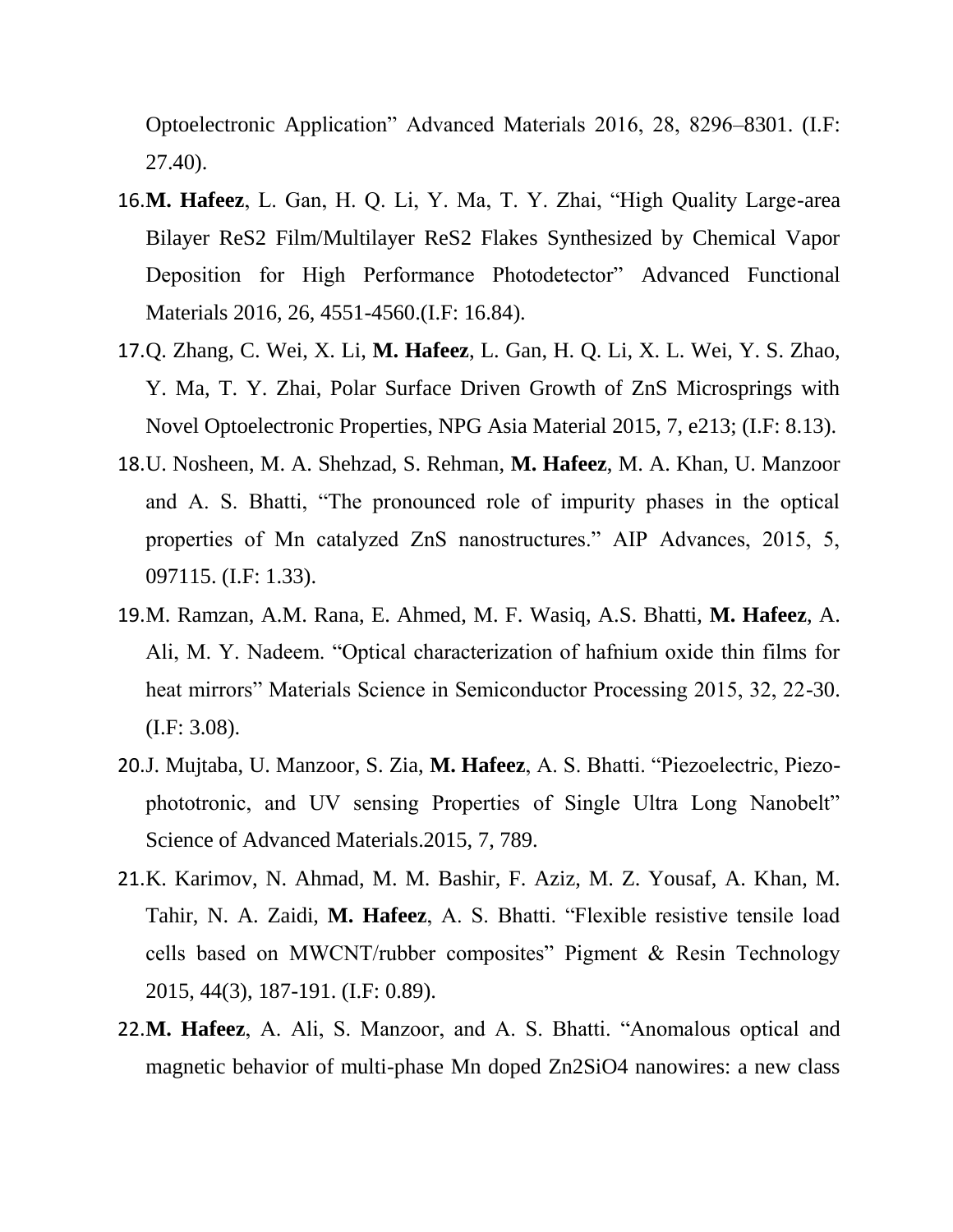of dilute magnetic semiconductors" Nanoscale, 2014, 6, 14845-14855. (I.F: 6.90).

- 23.M. Ramzan, A.M. Rana, E. Ahmed, A.S. Bhatti, **M. Hafeez,** A. Ali, M. Y. Nadeem. "Optical description of HfO2/Al/HfO2 multilayer thin film devices" Current Applied Physics 2014, 14, 1854. (I.F: 2.28).
- 24.M. Ramzan, A. M. Rana, **M. Hafeez**, E. Ahmed, A. S. Bhatti, M. F. Wasiq and M. Y. Nadeem "Optical Analysis of Hafnium Oxide- Aluminum Multilayer Structures for Transparent Heat Mirrors" Acta Chimica. Slovenica. 2014, 61, 80–86. (I.F: 1.26).
- 25.S. Rehman, M. A. Shehzad, **M. Hafeez**, and A. S. Bhatti "Essential role of catalysts (Mn, Au, and Sn) in the vapor liquid solid growth kinematics of ZnS nanowires Journal Of Applied Physics, 2014, 115, 024312. (I.F: 2.28).
- 26.**M. Hafeez**, S. Rehman, U. Manzoor, M. A. Khan and A. S. Bhatti" Catalyst driven optical properties of the self – assembled ZnS nanostructures" Physical Chemistry Chemical Physics, 2013, 15, 9726- 9734. (I.F: 3.43)
- 27.M. A. Shehzad, **M. Hafeez**, S. Rehman and A. S. Bhatti. "Tuned synthesis of novel 3D ZnO mesoscopic crystals using buffer layer assisted grown catalysts". AIP Advances, 2013, 3, 072102. DOI:10.1063/1.4813524 (I.F: 1.34).
- 28.**M. Hafeez**, T. Zhai, A. S. Bhatti, Y. Bando, D. Golberg "Oxygen vacancy driven modulations in In2O3 pyramidal beaded nanowires". Crystal Growth and Design, 2012, 12 (10), 4935–4943.(I.F: 4.08).
- 29.**M. Hafeez**, T. Zhai, A. S. Bhatti, Y. Bando, D. Golberg "Enhanced Field-Emission and Optical Properties of Controlled Tapered ZnS Nanostructures". Journal of Physical Chemistry C 2012, 116, 8297-8304. DOI: 10.1021/jp3010635 (I.F: 4.19).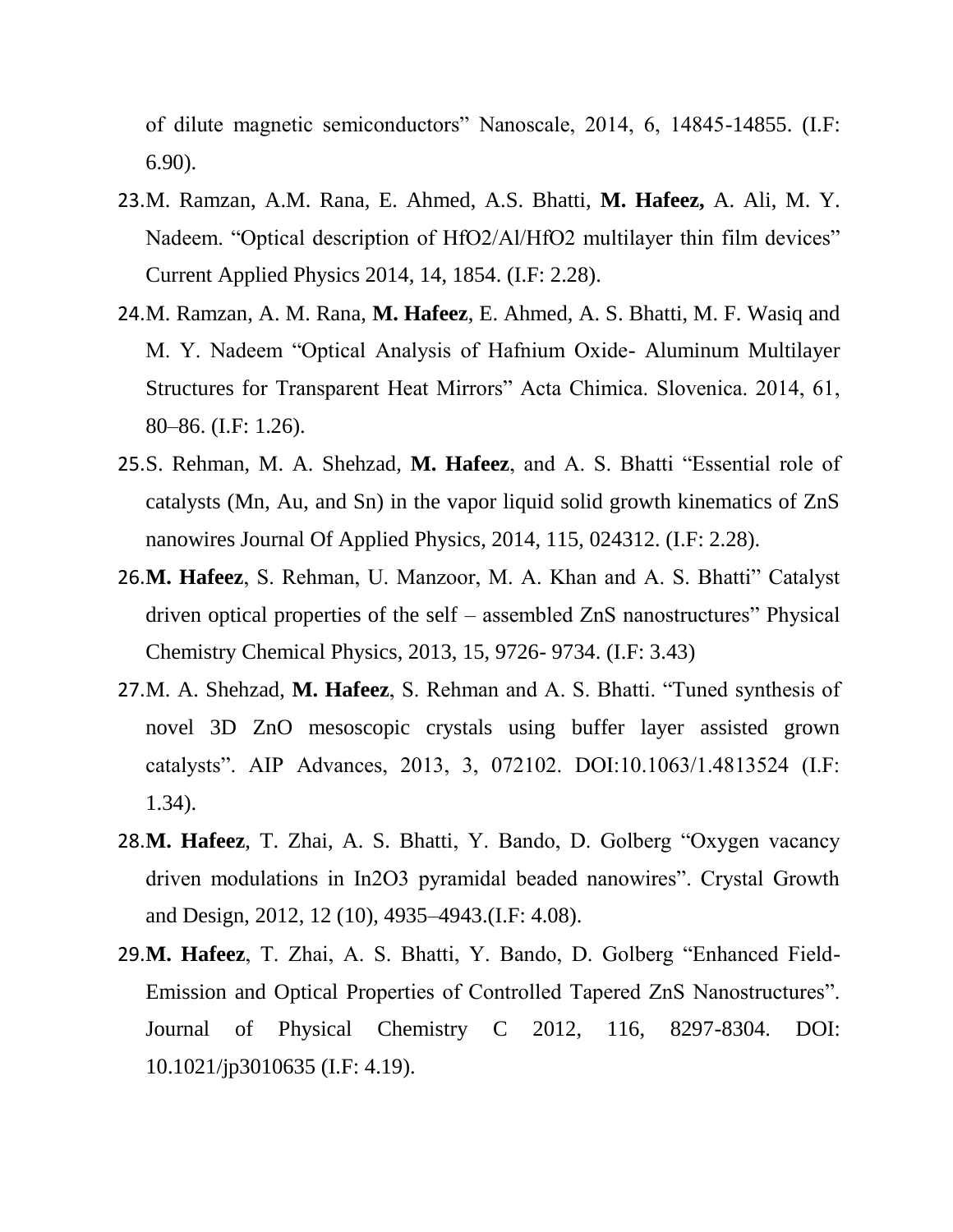- 30.**M. Hafeez**, U. Manzoor, A. S. Bhatti, M. B. Kaynar, S. I. Shah, "Catalyst Solubility and Self Doping in ZnS nanostructures". Journal of Applied Physics 2012, 111, 024313. (I.F: 2.28).
- 31.S. Rehman, **M. Hafeez**, U. Manzoor, M. A. Khan and A.S.Bhatti. "Competitive role of Mn diffusion with growth in Mn catalyzed nanostructures" Journal of Applied Physics, 2012, 111, 084301. (I.F: 2.28)
- 32.**M. Hafeez**, U. Manzoor, A. S. Bhatti "Morphology Tuned ZnS nanostructures for Hydrogen Sensor". Journal of Materials Science:Materials in Electronics 2011, 22, 1772. (I.F: 2.2)

# **Dr. Zeeshan Mustafa Assistant Professor**

- 1. **Zeeshan Mustafa**, Dhanapal Pravarthana , Baomin Wang , Huali Yang and Run-Wei Li, Manipulation of Exchange Bias Effect via All-Solid-State Li-Ion Redox Capacitor with Antiferromagnetic Electrode, **Physical Review Applied** 14, 014062 (2020).
- 2. Safia Anjum, Maryam Anjum, **Zeeshan Mustafa**, Investigation of magnetic and dielectric properties of Agx-substituted Co0.05−x Zn0.95O dilute magnetic semiconductor prepared by co-precipitation method, **Applied Physics A**, (2020) 126:753
- 3. Dhanapal Pravarthana, Baomin Wang, **Zeeshan Mustafa**, Sandeep Agarwal, Ke Pei, Huali Yang and Run-Wei Li, Reversible Control of Magnetic Anisotropy and Magnetization inAmorphous Co40Fe40B20Thin Films via All-Solid-State Li-ion RedoxCapacitor, **Physical Review Applied**12,054065 (2019)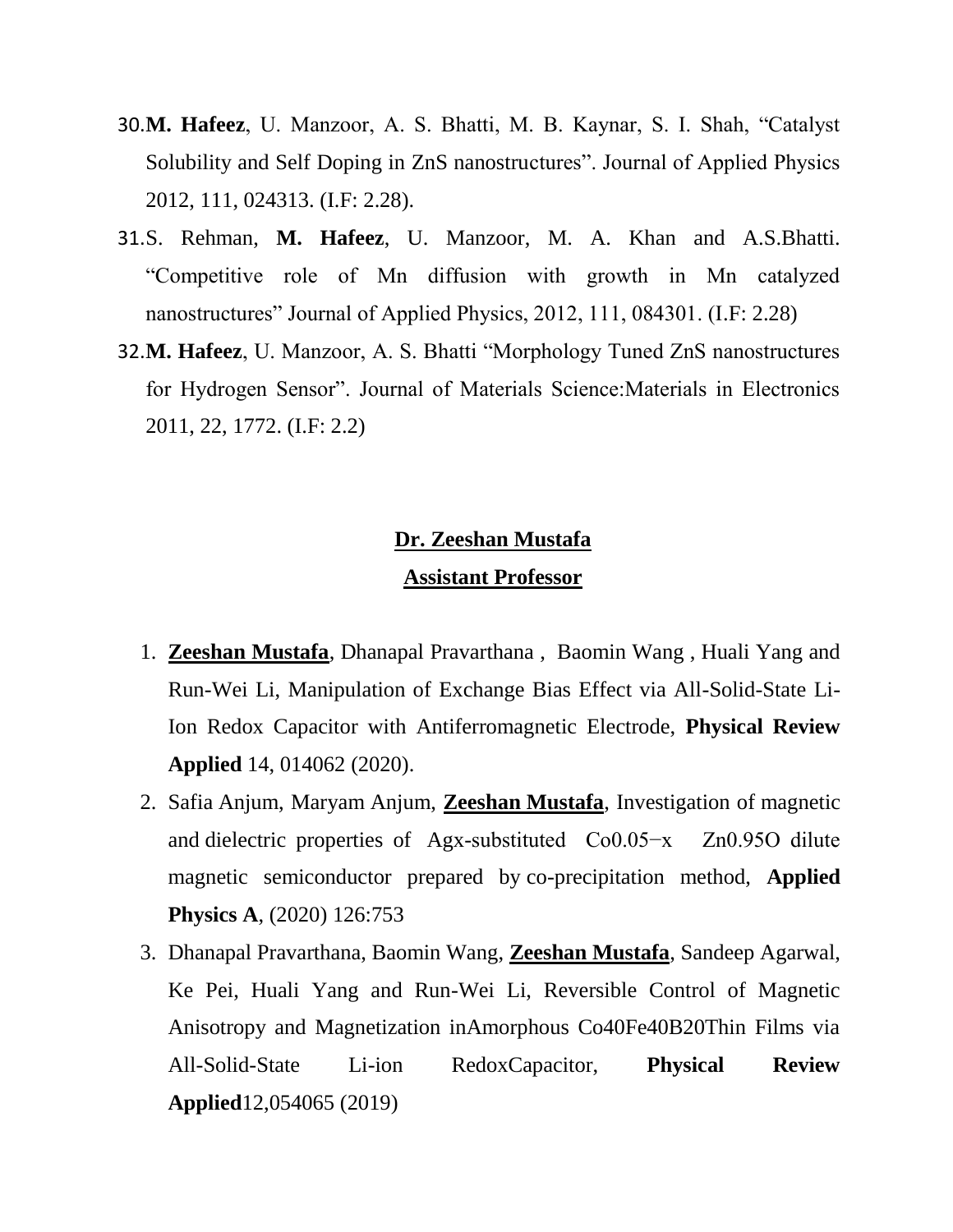- 4. Safia Anjum, Anam Mansoor, **Zeeshan Mustafa**, Shahid Atiq, Comparison between centrosymmetric and non-centrosymmetric chromium substituted M-type barium hexaferrites, **Applied Physics A**, (2020) 126:731.
- 5. Fatima Sehar, Safia Anjum, **Zeeshan Mustafa**, Shahid Atiq, Co-existence of Ferroelectric and Ferromagnetic Properties of Bi+3 Substituted M-type Barium Hexaferrites, **Journal of Superconductivity and Novel Magnetism**, 2020.
- 6. Safia Anjum, Tafruj Ilayas, **Zeeshan Mustafa**, Influence of antimony substitution on structural, magnetic and optical properties of cadmium spinel ferrite, **Applied Physics A** (2020) 126:227.
- 7. Safa Anjum, Amber Seher, **Zeeshan Mustafa**, Efect of La3+ ions substituted M-type barium hexa-ferrite on magnetic, optical, and dielectric properties, **Applied Physics A** (2019) 125:664.
- 8. Safia Anjum, Fatima Sehar, **Zeeshan Mustafa**, M. S. Awan, Enhancement of structural and magnetic properties of M-type hexaferrite permanent magnet based on synthesis temperature, **Applied Physics A** (2018) 124:49.
- 9. Fatima Sehar, Safia Anjum, **Zeeshan Mustafa**, Evolution of ferro electric and ferro magnetic properties of rare earth aluminum substituted M-Type hexa ferrites at room temperature, **Digest Journal of Nanomaterials and Biostructures** Vol. 15, No. 3, 2020, p. 609 – 620.
- 10.Safia Anjuma, Fatima Sehara, F Bashir, M S Awan, **Zeeshan Mustafa**, Role of bismuth in cobalt spinel ferrite, **Materials Today: Proceedings** 2 ( 2015 ) 5182 – 5189.
- 11.Safia Anjuma, Fatima Sehara, **Zeeshan Mustafa,** Study of synthesis parameters of Nano-structured M-type Hexa Ferrite permanent Magnet, **Lambert academic Publishing Germany**.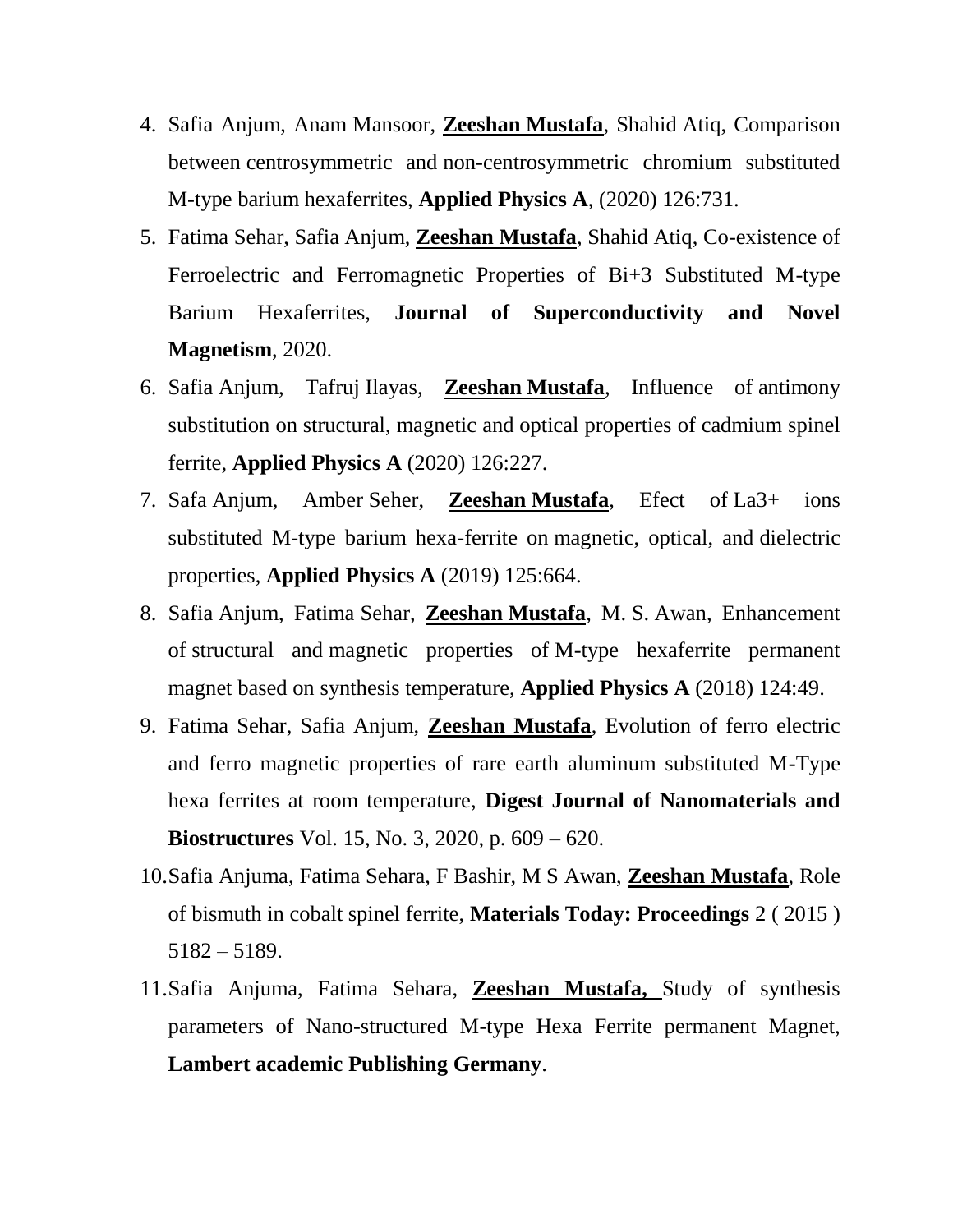# **Dr. Alvina Rafiq Butt Assistant Professor**

- 1) M. Ikram, T. Inayat, A. Haider, A. Ul-Hamid, J. Haider, W. Nabgan, A. Saeed, A. Shahbaz, S. Hayat, K. Ul-Ain and **A. R. Butt,** "Graphene Oxide-Doped MgO Nanostructures for Highly Efficient Dye Degradation and Bactericidal Action" Published in Nanoscale Research Letter, Vol. 16, No. 56 **(2021)**, 1-11.
- 2) Muhammad Shahid Sharif, Muhammad Aqeel, Ali Haider, Sadia Naz, Muhammad Ikram, Anwar Ul-Hamid, Junaid Haider, Irfan Aslam, Asma Nazir and **Alvina Rafiq Butt,** "Photocatalytic, Bactericidal and Molecular Docking Analysis of Annealed Tin Oxide Nanostructures" Published in Nanoscale Research Letter , Vol. 16, No. 33 **(2021),** 1-16.
- 3) T. Shujah, M. Ikram, **A. R. Butt**, S. G. Hussain, M. K. Shahzad, Q. Zafar, and S. Ali, "Growth of Zinc Oxide and Zinc Stannate Nanostructured Thin Films for Carbon Monoxide Sensing Application" Published in Nanoscience and Nanotechnology Letters, Vol. 11, No. 8 **(2019),** 1050-1059.
- 4) **A. R. Butt**, M. Nafees, S. Ali, A. Haider, M. R. Butt, M. Shamoon, M. J. Haider, I. Shahzadi, S. Ali, M. Ijaz, M. Ikram, "Metal Oxide Nanoparticles for Cellular Response, Anti-Cancer Drugs Loading and Adsorption Kinetics" Published in Nanoscience and Nanotechnology Letters, Vol. 11, No. 4 **(2019),** 470-479.
- 5) T. Shujah, M. Ikram**, A. R. Butt**, M. K. Shahzad, K. Rashid, Q. Zafar, and S. Ali, "H<sub>2</sub>S Gas Sensor Based on  $WO_3$  Nanostructures Synthesized via Aerosol Assisted Chemical Vapor Deposition Technique" Published in Nanoscience and Nanotechnology Letters, Vol. 11, No. 4 **(2019),** 1-10.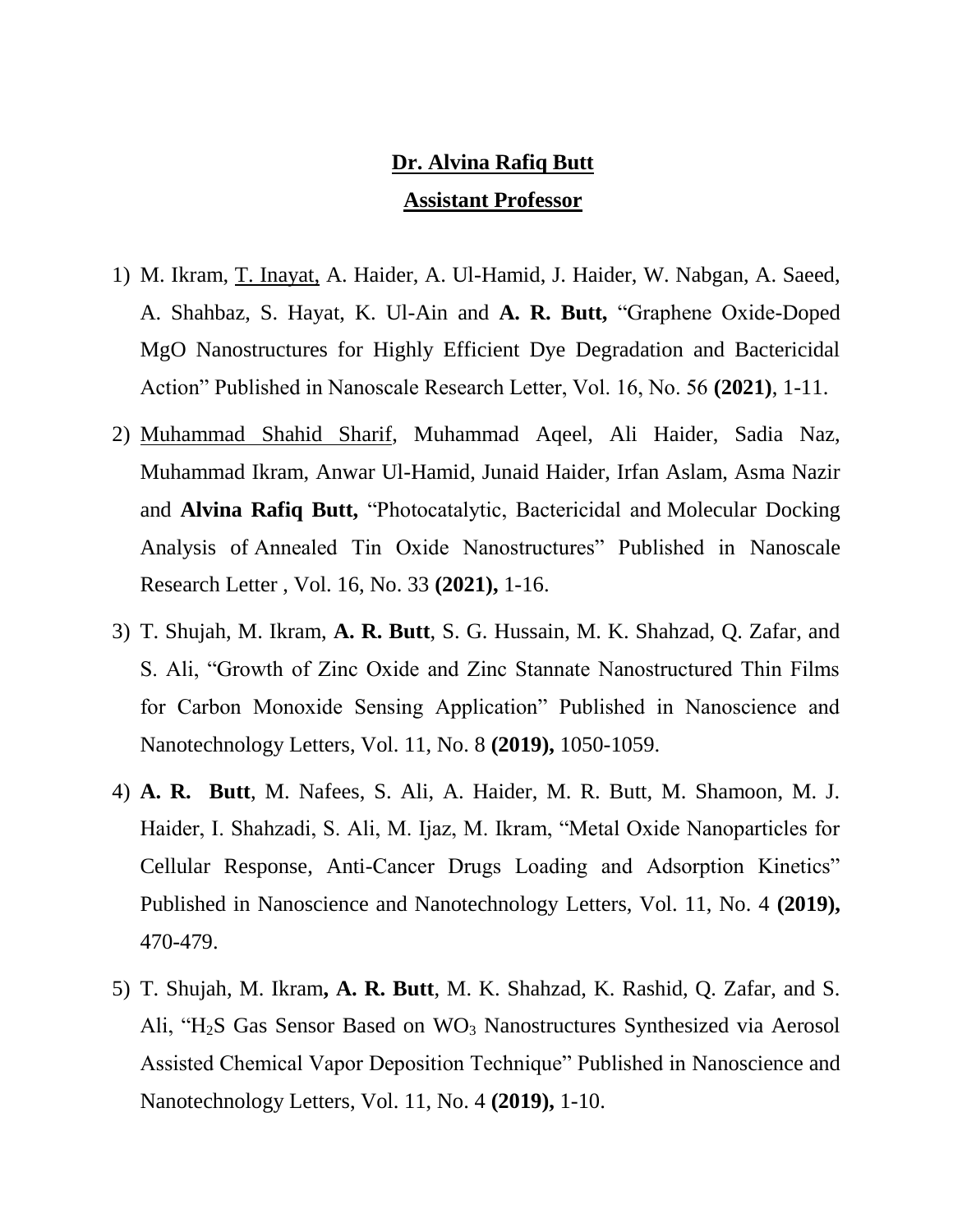- 6) M. Waseem Akram, Muhammad Fakhar-e-Alam, M. Atif, **Alvina Rafiq Butt,**  Ali Asghar, Yasir Jamil, K. S. Alimgeer & Zhiming M. Wang, "In vitro evaluation of the toxic effects of MgO nanostructure in Hela cell line" Published in Scientific Reports, Vol. 8, No. 4576 **(2018),** 1-11.
- 7) M. Waseem Akram, Muhammad Fakhar-e-Alam, **Alvina Rafiq Butt,** T. Munir, Akbar Ali, K. S. Alimgeer, Khalid Mehmood-ur-Rehman, Seemab Iqbal, Salamat Ali, Muhammad Ikram, N. Amin, and Zhiming M. Wang, "Magnesium Oxide in Nanodimension: Model for MRI and Multimodal Therapy" Published in Journal of Nanomaterials, Vol. 2018, No. 4210920 **(2018)**, 1-12.
- 8) Khalid Rashid, **Alvina Rafiq Butt,** Munir Ahmad, Muhammad Nafees, Salamat Ali, Muhammad Ikram, Uzma Sattar, "Kinetics and Mechanism of the Adsorption of water-soluble anticancer drug on iron oxide nanoparticles doped with ferromagnetic materials" Published in International Journal of Biosciences, Vol. 13, No. 4 **(2018),** 322-332.
- 9) R. Zahid, M. Manzoor, A. Rafiq, M. Ikram, M. Nafees**, A. R. Butt,** S. G. Hussain & S. Ali, "Influence of Iron Doping on Structural, Optical and Magnetic Properties of TiO<sub>2</sub> Nanoparticles" Published in Electronic Materials Letters, Vol. 14, No. 4 **(2018),** 587-593.
- 10) T. Shujah, **A. Butt,** M. Ikram, S.Shabbir, S.Ali, "Effect Of Deposition Temperature Variation On Thin Films Synthesis Via AACVD" Published in Digest Journal of Nanomaterials and Biostructures, Vol. 11, No. 3 **(2016),** 891 - 898.
- 11) A. R. Butt, I. A. Butt, A. Nazir, M. Ikram, S. Sadiq, K. Rashid, T. Shujah and S. Ali, "Molecular Imaging of CaO Nanowhiskers in Living Organs"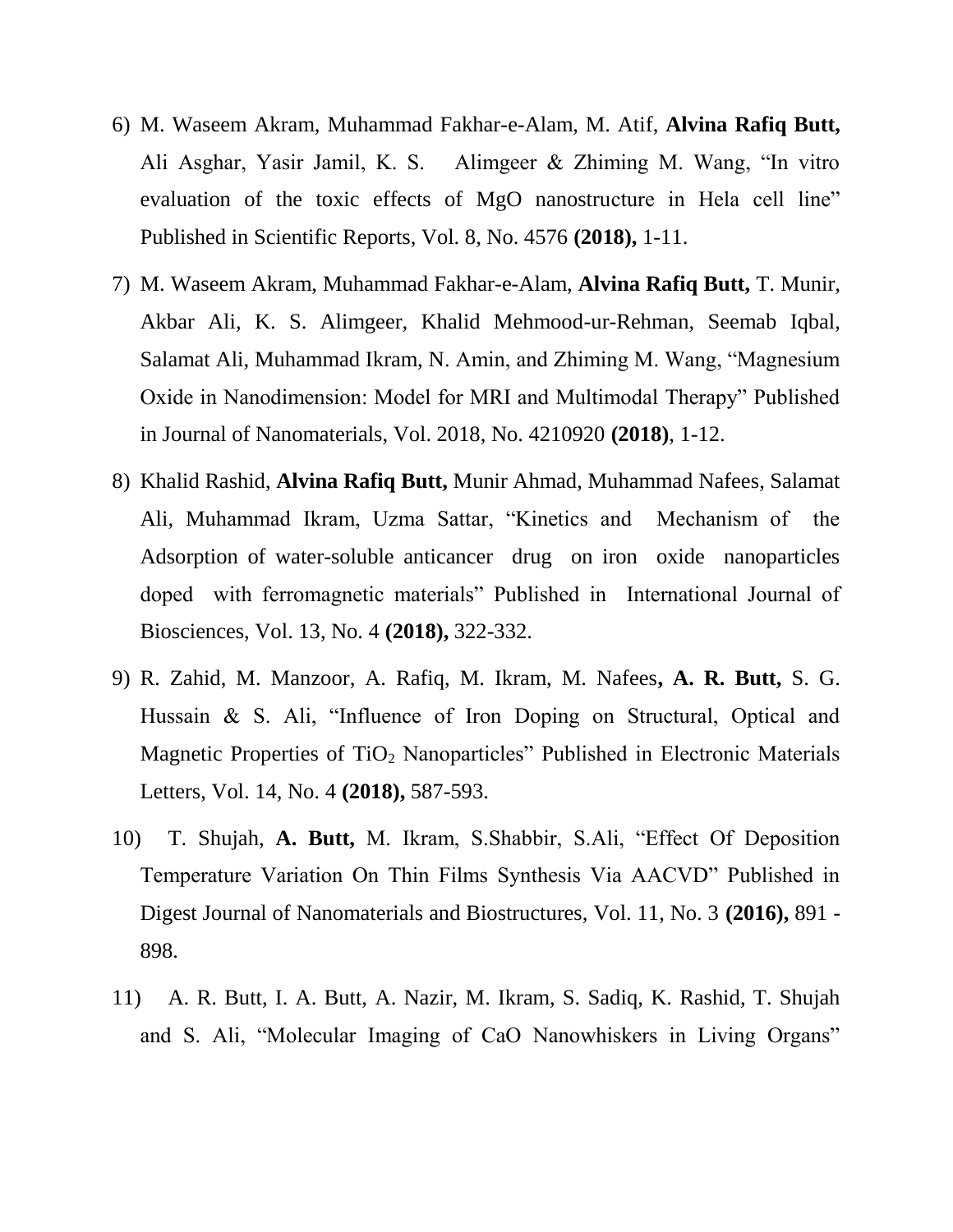Published in Nucleus International Atomic Energy Agency, Vol. 54, No. 4 **(2015),** 159-164.

- 12) A. R. Butt, S. Ejaz, J. C. Baron, M. Ikram, S. Ali, "CaO nanoparticles as a potential drug delivery agent for biomedical applications" Published in Digest Journal of Nanomaterials and Biostructures, Vol. 10, No. 3 **(2015),** 799 – 809.
- 13) Khalid Rashid Javed, Munir Ahmad, Salamat Ali, Muhammad Zakria Butt, Muhammad Nafees, **Alvina Rafiq Butt**, Muhammad Nadeem, and Abubakar Shahid, "Comparison of Doxorubicin Anticancer Drug Loading on Different Metal Oxide Nanoparticles" Published in Medicine, Vol. 94, No. 11 **(2015)**,1-6.
- 14) **Alvina R. Butt**, M. S. Rafique, M. Imran, M.Khaleeq-ur-Rahman, "Investigation of Anisotropic behavior of Plasma ions using Nuclear and Electrical Diagnostic Techniques" Published in Proceedings of Pakistan Institute of Physics International Conference, **(2006).**
- 15) Shazia Bashir, M. S. Rafique, M. Khaleeq-Ur-Rahman, Faizan-Ul-Haq and **B. R. Alvina,** "CO<sub>2</sub> and Nd:YAG Laser Radiation Induced Damage In Aluminium" Published in Science International Lahore, FIZIKA A, Vol. 15, No. 1 **(2006),** 181-192.

S. Shahid, **Alvina B. R.,** & Khaleeq-ur-Rahman, M. S. R. M. (2003). "A study of laser induced damages in al with TEA CO<sub>2</sub> and Nd: YAG Lasers" Published in Science International Lahore, Vol. 15, No. 1 **(2003),** 17-20.

# **Dr. Rabia Ahmad Assistant Professor**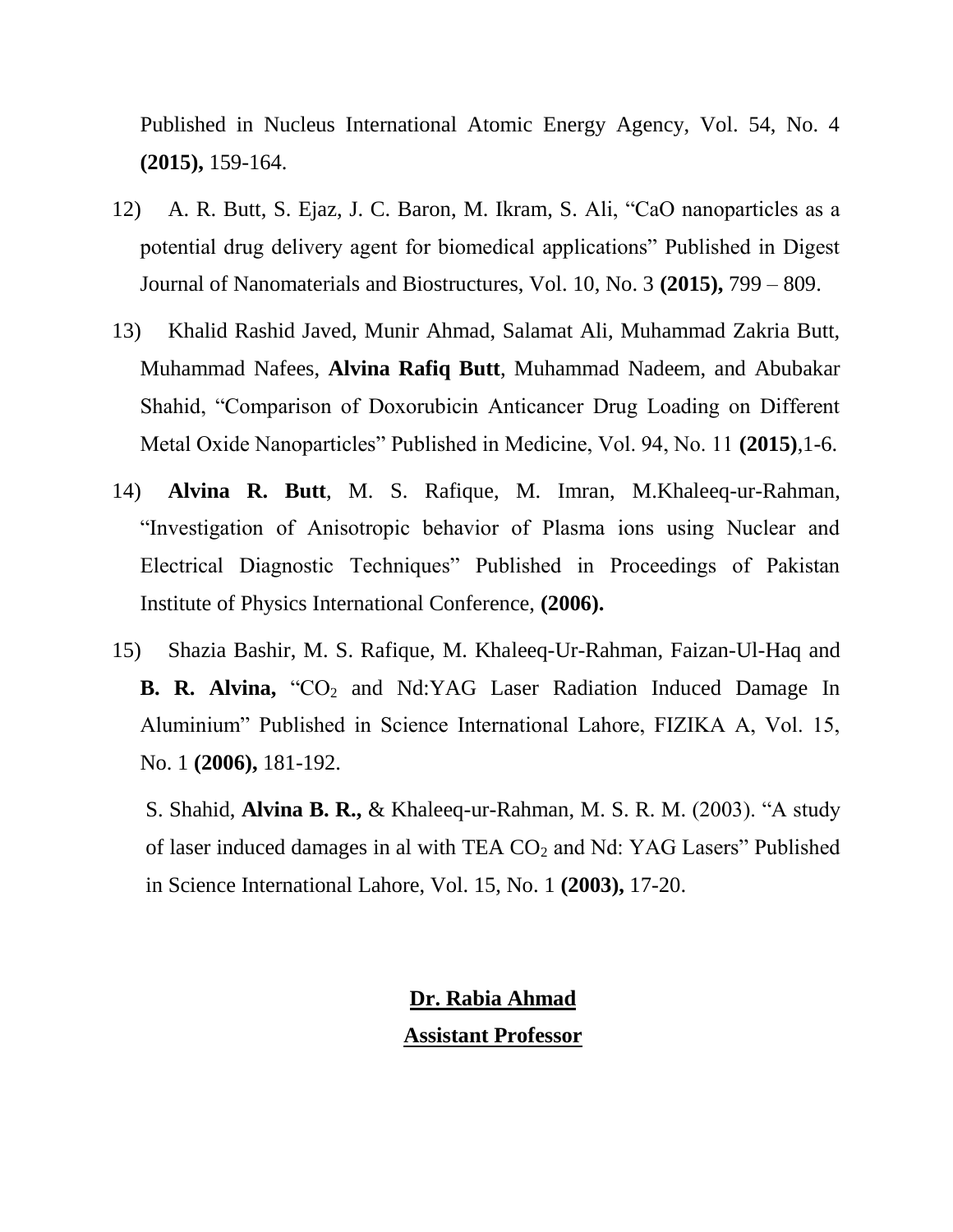- 1. **R. Ahmad**, M. S. Rafique, A. Ajami, S. Bashir, W. Husinsky and S. Iqbal, Influence of laser and material parameters on two photon absorption in Rhodamine B and Rhodamine 6G solutions in MeOH, Optik. 183. 835-841 (2019).
- 2. **R. Ahmad**, M. S. Rafique, A. Ajami, P. Nekvindova, B. Sevecova, S. Iqbal, Femtosecond laser induced two photon absorption in Au embedded glasses, Las. & Part. Beams, **37**. 61-66 (2019).
- 3. S. Iqbal, M.S. Rafique, M. Zahid, S. Basheer, M. A. Ahmad, **R. Ahmad**, Impact of carrier gas flow rate on the synthesis of nanodiamonds via microplasma technique, Materials science in semiconductor processing, 74. 31-41 (2018).
- 4. S. Iqbal, M. S. Rafique, S. Akhtar, N. Liaqat, N. Iqbal, **R. Ahmad**, "A comparative study on finding an effective root for the introduction of hydrogen into microplasma during diamond growth", J. Physics and Chemistry of Solids, 122. 72-86 (2018).
- 5. S. Iqbal, M. S. Rafique, N. Iqbal, S. Basheer, S. Arif, **R. Ahmad**, "Impact of radiation induced crosslinking on structural, morphological, mechanical and optical properties of Polymethylmethacrylate thin films", Prog. Org. Coat., 111. 202-209 (2017).
- 6. M. B. Tahir, M. S. Rafique, **R. Ahmad**, M. Rafique, T. Iqbal, A. Hassan,"Energetic Metallic ion Implantation in Polymers via Cost-effective laser driven ion source", App. Phy. B. 123. 204 (2017)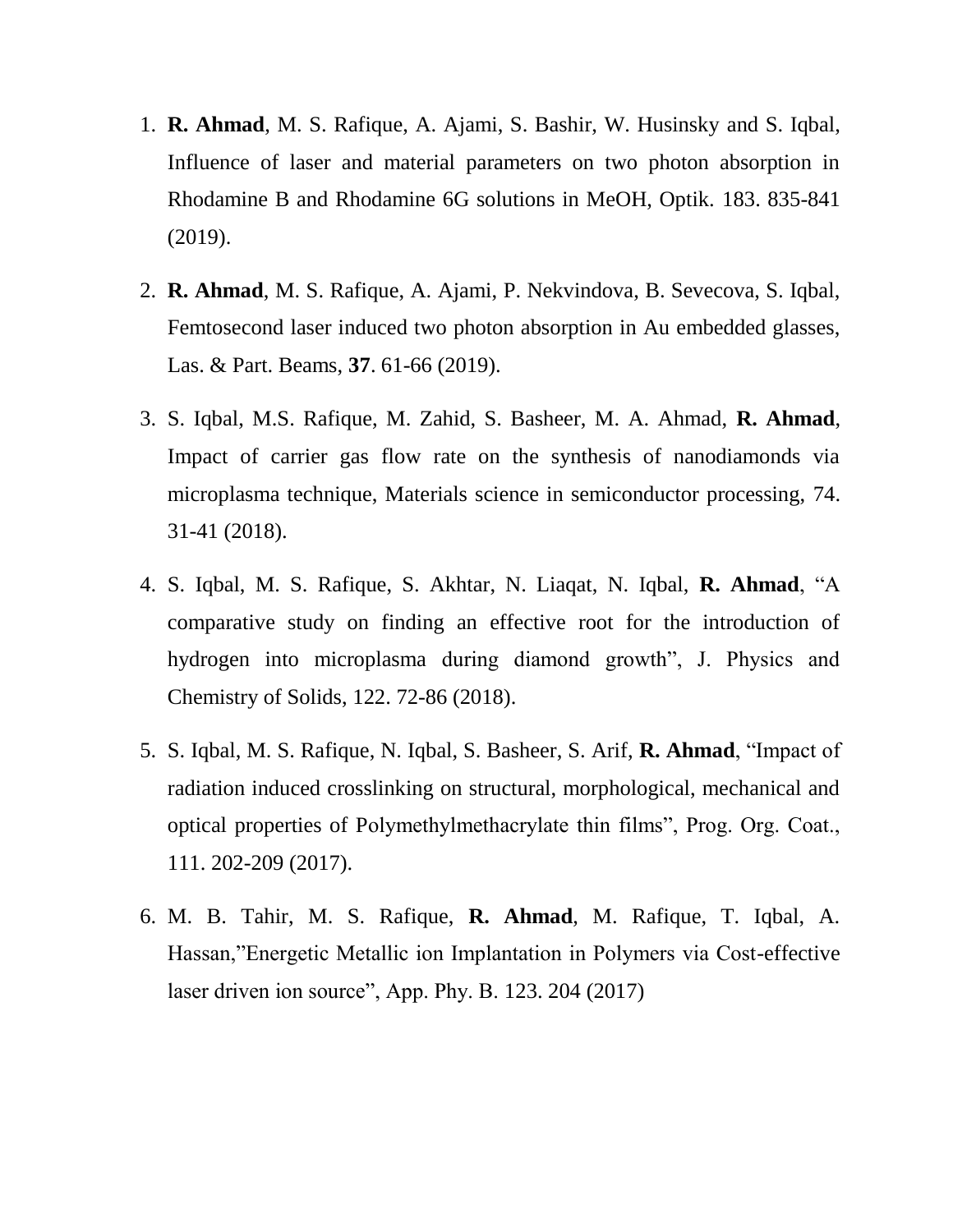7. **R. Ahmad**, M. S. Rafique, M. B. Tahir, H. Malik. "Implantation of various energy metallic ions on aluminium substrate using a table top laser driven ion source", Las. & Part. Beams, 32. 261-270 (2014).

# **Dr. Hafsa Faiz**

### **Assistant Professor**

- 1. Wasif Zia, Khurram Siraj, **Hafsa Faiz**, Atika Firdos, A facile synthesis of single phase delafossite CuBO2 powders, Materials Research Express, 6, 096314 (2019).
- 2. M. Fiaz Khan, K. Siraj, A. Sattar, S. Majeed , **Hafsa Faiz** , M.I. Khan , J. Raisanen , K. Mizohata , M. Kemell, Effect of Au ion beam on structural, surface, optical and electrical properties of ZnO thin films prepared by RF sputtering, Ceramics International, 44, 16464-16469 (2018).
- 3. M. F. Khan, K. Siraj, A. Sattar, **Hafsa Faiz**, A. Usman, J. Raisanen, Modification of structural and electrical properties of ZnO thin films by Ni+2 ions irradiation, Digest Journal of Nanomaterials and Biostructures, 12, 3(2017) 689 - 695.
- 4. Shahbaz Majeed, K Siraj, S Naseem, Muhammad F Khan, M Irshad, **Hafsa Faiz** and A Mahmood, Structural and optical properties of gold-incorporated diamond-like carbon thin films deposited by RF magnetron sputtering, Materials Research Express, 4 (2017) 076403.
- 5. **Hafsa Faiz**, K. Siraj, M. F. Khan, M. Irshad, S. Majeed, M. S. Rafique, S. Naseem, Microstructural and optical properties of dysprosium doped copper oxide thin films fabricated by pulsed laser deposition technique, Journal of Material Science: Materials in Electronics, 27:8197–8205 (2016).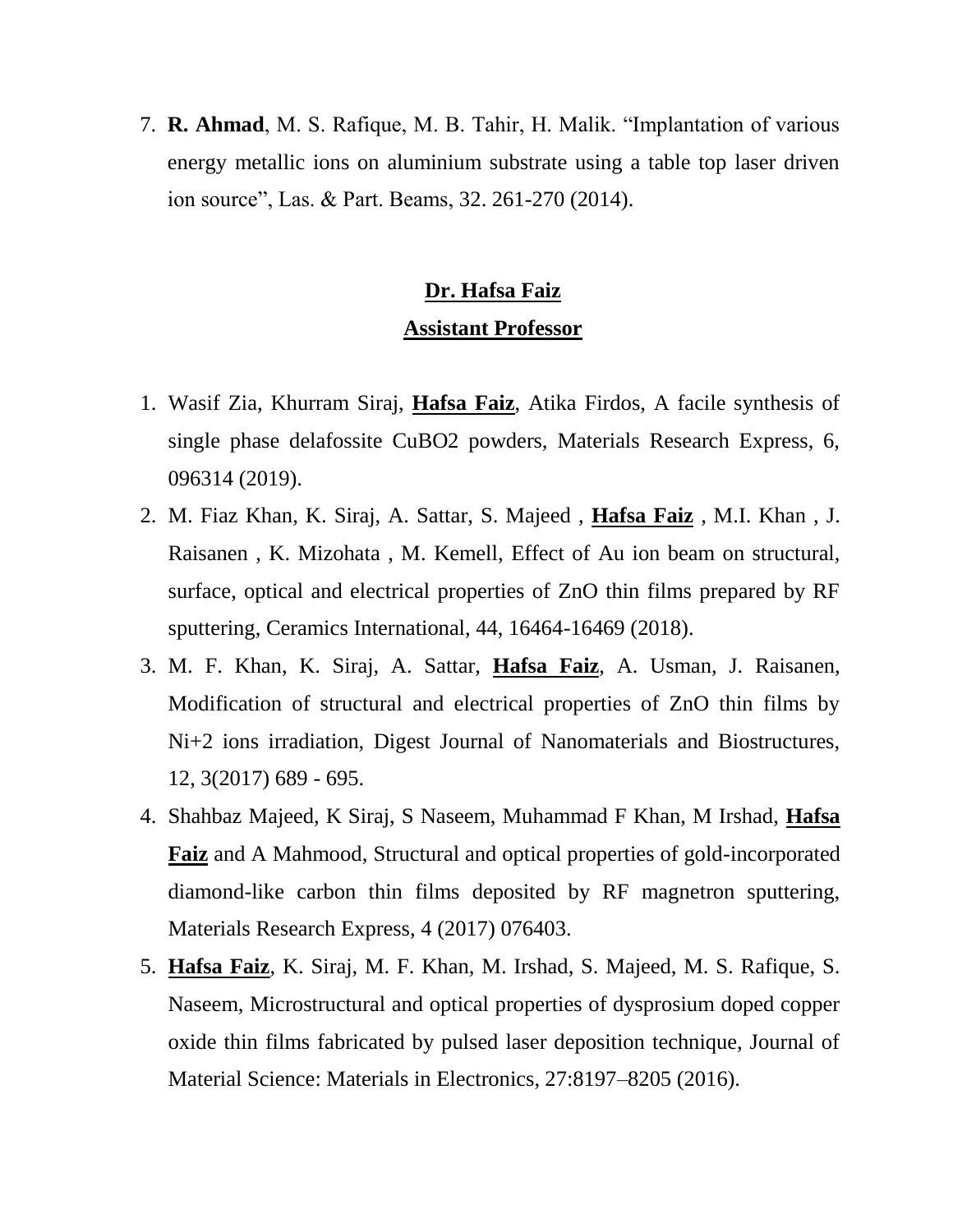- 6. **Hafsa Faiz**, K Siraj, M S Rafique, S Naseem and A W Anwar, Effect of zinc induced compressive stresses on different properties of copper oxide thin films, Indian Journal of Physics, 89(4):353-360 (2015).
- 7. M. Fiaz Khan, K. Siraj, M.S. Anwar, M. Irshad, J. Hussain, **Hafsa Faiz**, 700 keV Ni+2 ions induced modification in structural, surface, magneto-optic and optical properties of ZnO thin films, Nuclear Instruments and Methods in Physics Research B, 368 ,45–49(2016).

## **Farzana Siddique Assistant Professor**

- 1. Iqbal, S. S., Ahmad, T. S., Bashir, A., Bahadar, A., **& Siddique, F. (**2021). Tuning the Ablation, Thermal and Mechanical Characteristics of Phenolic Resin Reinforced EPDM Ultra-High Temperature Insulation. In *Key Engineering Materials* (Vol. 875, pp. 88-95). Trans Tech Publications Ltd.
- 2. Rana, M. A., Ahmed, A., **Siddique, F**., & Ahmed, J. (2021). Cascade exciton model analysis of energetic pion-induced fission of heavy nuclei: Target mass and projectile energy dependence. *International Journal of Modern Physics E*, *30*(07), 2150065

# **FATIMA ASLAM Assistant Professor**

1. **Fatima Aslam,** M. Hassan; Theoretical Investigation of  $Cs_2InBiX_6$  (X= Cl, Br, I) double perovskite halides using first-principle calculations.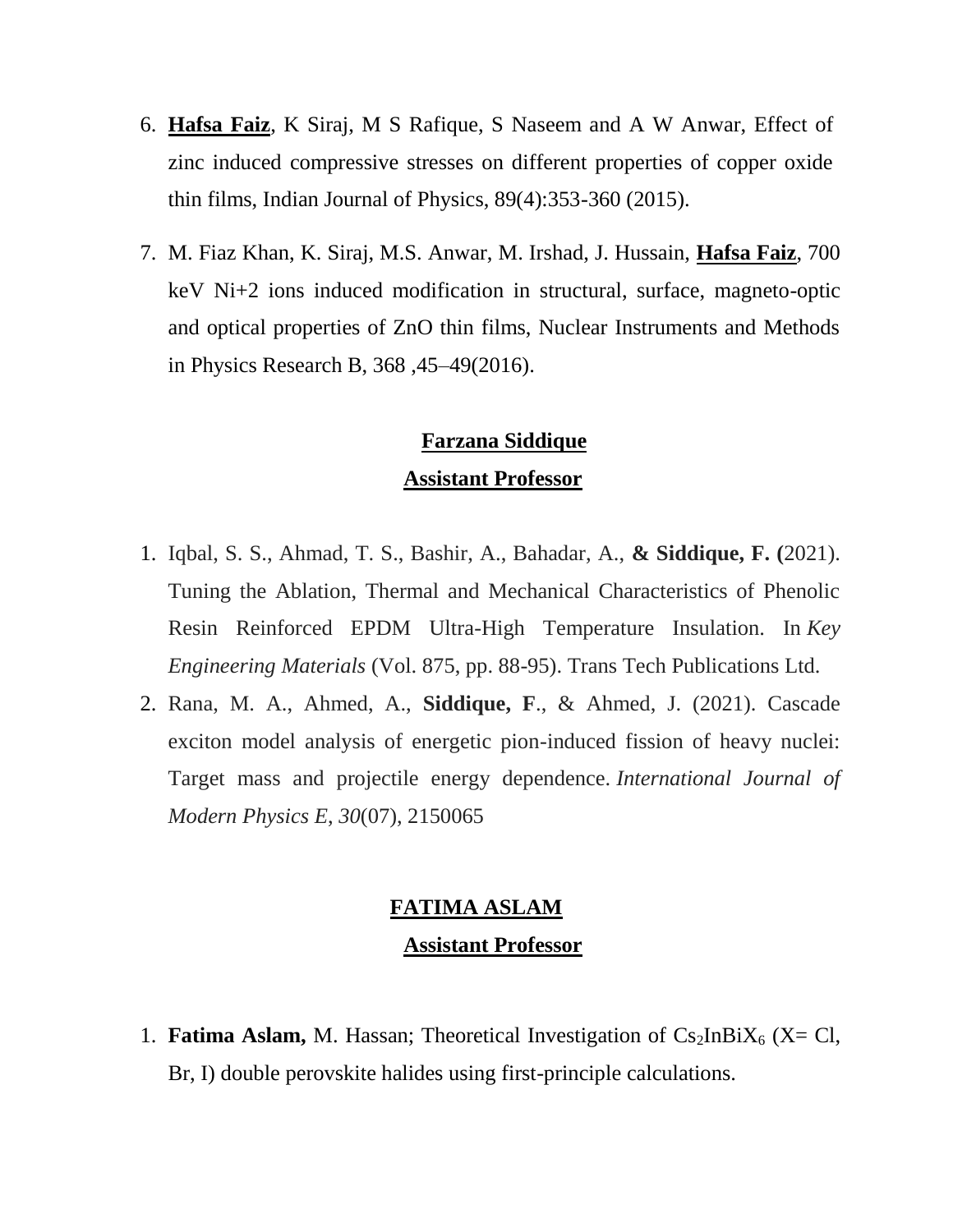- 2. **Fatima Aslam,** B. Sabir, and M. Hassan. "Structural, electronic, optical, thermoelectric, and transport properties of indium-based double perovskite halides Cs 2 InAgX 6 (X= Cl, Br, I) for energy applications." *Applied Physics A* 127.2 (2021): 1-12.
- 3. Noor, N. A., W. Tahir, **Fatima Aslam,** and A. Shaukat. "Ab initio study of structural, electronic and optical properties of Be-doped CdS, CdSe and CdTe compounds." *Physica B: Condensed Matter* 407, no. 6 (2012): 943- 952.

# **Muhammad Rizwan Sami**

### **Assistant Professor**

**1. M R Sami** and A Shahbaz, Role of quantum paths in generation of attosecond pulses, *Chinese Phys. B* **29** 104207, (2020)

### **JAWAIRIA MUKHTAR**

### **Assistant Professor**

**1. Jawairia Mukhtar ,** M. Ikram Ul Haq, Sofia Safdar, & Muhammad Zulqarnain (2020). Relationship of Brand Credibility with Brand Loyalty. *Academic*